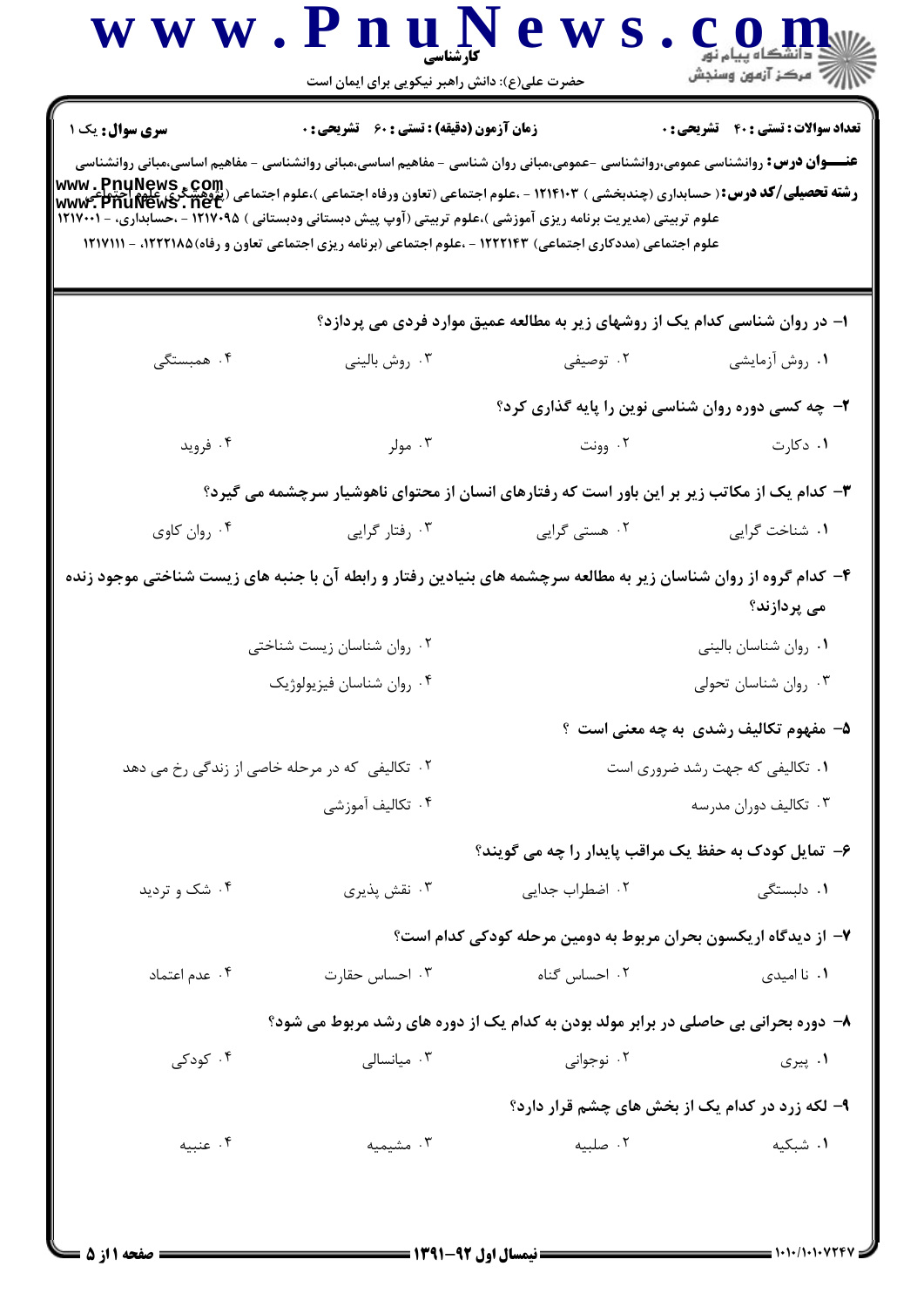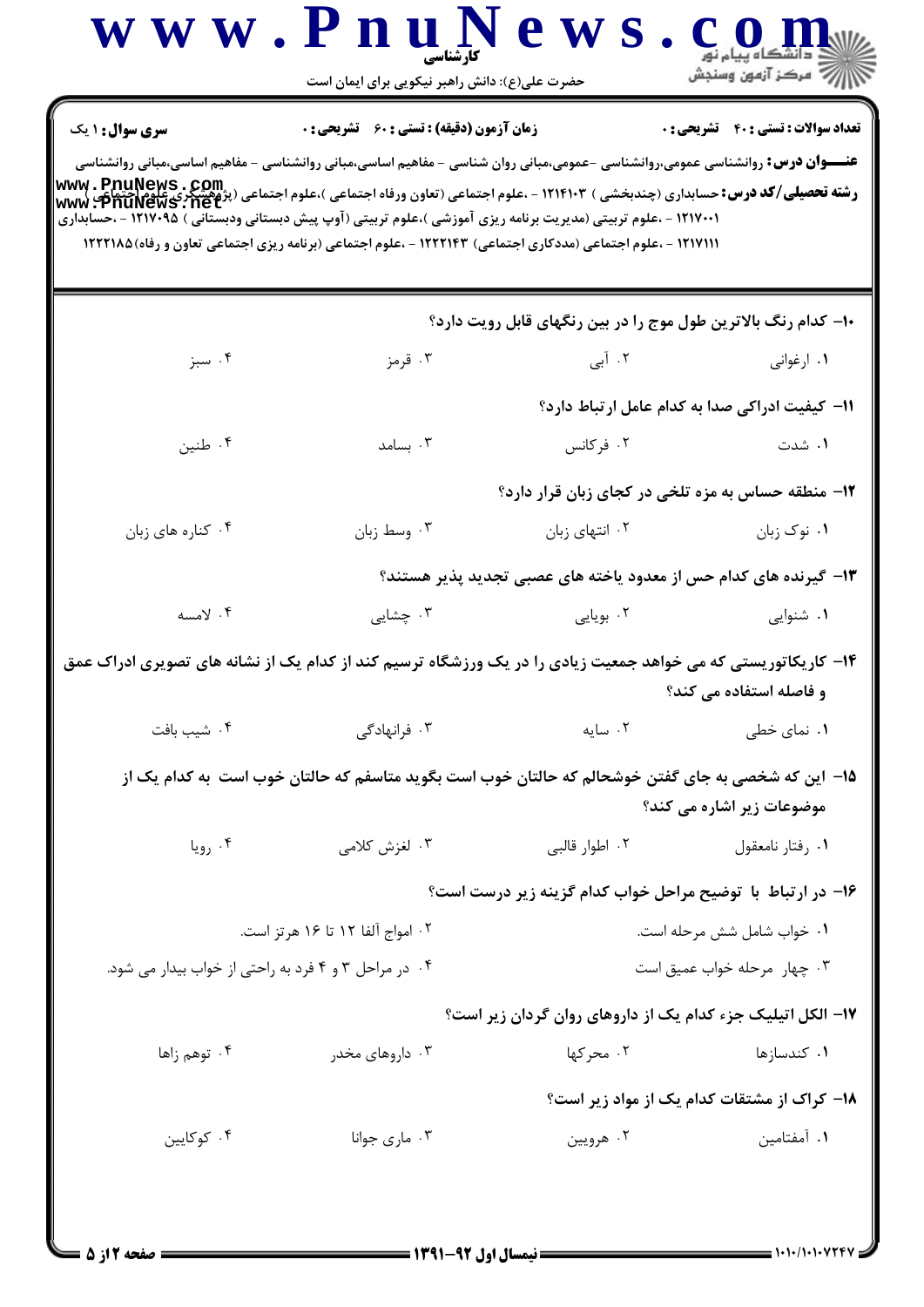|                        | www.PnuNews<br>حضرت علی(ع): دانش راهبر نیکویی برای ایمان است                                                                                                                                                                                                                                                                                                                                                                                                                                                                                                                                |                                                                        |                                                                   |
|------------------------|---------------------------------------------------------------------------------------------------------------------------------------------------------------------------------------------------------------------------------------------------------------------------------------------------------------------------------------------------------------------------------------------------------------------------------------------------------------------------------------------------------------------------------------------------------------------------------------------|------------------------------------------------------------------------|-------------------------------------------------------------------|
| <b>سری سوال : ۱ یک</b> | <b>زمان آزمون (دقیقه) : تستی : 60 ٪ تشریحی : 0</b><br><b>عنـــوان درس:</b> روانشناسی عمومی،روانشناسی -عمومی،مبانی روان شناسی - مفاهیم اساسی،مبانی روانشناسی - مفاهیم اساسی،مبانی روانشناسی<br><b>رشته تحصیلی/کد درس: حسابداری (چندبخشی ) ۱۲۱۴۱۰۳ - ،علوم اجتماعی (تعاون ورفاه اجتماعی ) ،علوم اجتماعی (پژوهشگری علوم[حتماعی )<br/>Www : PnuNews : net</b><br>۱۲۱۷۰۰۱ - ،علوم تربیتی (مدیریت برنامه ریزی آموزشی )،علوم تربیتی (آوپ پیش دبستانی ودبستانی ) ۱۲۱۷۰۹۵ - ،حسابداری<br>۱۲۱۷۱۱۱ - ،علوم اجتماعی (مددکاری اجتماعی) ۱۲۲۲۱۴۳ - ،علوم اجتماعی (برنامه ریزی اجتماعی تعاون و رفاه)۱۲۲۲۱۸۵ |                                                                        | <b>تعداد سوالات : تستي : 40 - تشريحي : 0</b>                      |
|                        | ۱۹- ادراک اشیاء یا رویدادهایی که حواس شناخته شده را تحریک نمی کنند را چه می نامند؟                                                                                                                                                                                                                                                                                                                                                                                                                                                                                                          |                                                                        |                                                                   |
| ۰۴ اندیشه خوانی        | ۰۳ جنبش فرارواني                                                                                                                                                                                                                                                                                                                                                                                                                                                                                                                                                                            | ۰۲ پیش گویی                                                            | ۰۱ غیب بینی                                                       |
| استفاده کرد یعنی UCS   | در شرطی سازی کلاسیک زمانی که $\,\rm{CC}S$ چند بار با UCS همراه شد ، می توان از $\,\rm{CS}$ به عنوان -<br>را می توان با CS دیگری همراه کرد تا موجب بروز CR شود، در این صورت چه فرایندی شکل می گیرد؟ $\, {\rm CS} \,$<br>۰۲ بازگشت خود به خودی                                                                                                                                                                                                                                                                                                                                                |                                                                        | ۰۱ خاموشی                                                         |
|                        | ۰۴ تميز                                                                                                                                                                                                                                                                                                                                                                                                                                                                                                                                                                                     |                                                                        | ۰۳ شرطی شدن در سطح بالاتر                                         |
|                        | <b>۲۱</b> – از نظر کدام یک از دانشمندان زیر اساسی ترین شکل یادگیری ،یادگیری از راه کوشش و خطا است؟                                                                                                                                                                                                                                                                                                                                                                                                                                                                                          |                                                                        |                                                                   |
| ۰۴ بندورا              | ۰۳ ژندایک                                                                                                                                                                                                                                                                                                                                                                                                                                                                                                                                                                                   | ۰۲ اسکینر                                                              | ۰۱ پاولف                                                          |
|                        | ۲۲- پدری به فرزندش می گوید هر زمان که ۵ نمره بیست گرفتی تو را به سینما می برم،در این مثال از کدام یک از برنامه های                                                                                                                                                                                                                                                                                                                                                                                                                                                                          |                                                                        | تقویت استفاده می شود؟                                             |
| ۰۴ فاصله ای متغیر      | ۰۳ نسبی متغیر                                                                                                                                                                                                                                                                                                                                                                                                                                                                                                                                                                               | ۰۲ فاصله ای ثابت                                                       | ۰۱ نسبی ثابت                                                      |
|                        | ۲۳- در نظریه شناختی-اجتماعی بندورا اولین مرحله در فرایند یادگیری مشاهده ای کدام است؟                                                                                                                                                                                                                                                                                                                                                                                                                                                                                                        |                                                                        |                                                                   |
| ۰۴ توجه                | ۰۳ بازتولید حرکتی                                                                                                                                                                                                                                                                                                                                                                                                                                                                                                                                                                           | ۰۲ ياددارى                                                             | ۰۱ تقويت                                                          |
|                        |                                                                                                                                                                                                                                                                                                                                                                                                                                                                                                                                                                                             |                                                                        | ۲۴- مراحل حافظه به ترتیب عبارتند از :                             |
|                        | ۰۲ رمزگردانی-اندوزش-بازیابی                                                                                                                                                                                                                                                                                                                                                                                                                                                                                                                                                                 |                                                                        | ۰۱ اندوزش-رمزگردانی-بازیابی                                       |
|                        | ۰۴ بازیابی-رمزگردانی-اندوزش                                                                                                                                                                                                                                                                                                                                                                                                                                                                                                                                                                 |                                                                        | ۰۳ بازیابی-اندوزش-رمزگردانی                                       |
|                        |                                                                                                                                                                                                                                                                                                                                                                                                                                                                                                                                                                                             | ۲۵– کدام یک از حافظه های بلند مدت زیر به دانش عمومی فرد اشاره می کند ؟ |                                                                   |
| ۰۴ رویدادی             | ۰۳ رویه ای                                                                                                                                                                                                                                                                                                                                                                                                                                                                                                                                                                                  | ۰۲ معنایی                                                              | ۰۱ ادراکی                                                         |
|                        | ۲۶- وقتی که عملکرد در یک تکلیف با عدم حضور یادآوری تسهیل می یابد،کدام حافظه پدیدار می شود؟                                                                                                                                                                                                                                                                                                                                                                                                                                                                                                  |                                                                        |                                                                   |
| ۰۴ آشکار               | ۰۳ معنایی                                                                                                                                                                                                                                                                                                                                                                                                                                                                                                                                                                                   | ۰۲ شخصی                                                                | ۰۱ ناآشکار                                                        |
|                        |                                                                                                                                                                                                                                                                                                                                                                                                                                                                                                                                                                                             |                                                                        | ۲۷- عینیت بخشیدن به مفاهیم انتزاعی از مزایای کدام راهبرد زیر است؟ |
| ۰۴ تمایز بخشی          | ۰۳ تصویر سازی ذهنی                                                                                                                                                                                                                                                                                                                                                                                                                                                                                                                                                                          | ۰۲ مرور و تکرار                                                        | ۰۱ سازماندهی مطالب                                                |
|                        |                                                                                                                                                                                                                                                                                                                                                                                                                                                                                                                                                                                             |                                                                        |                                                                   |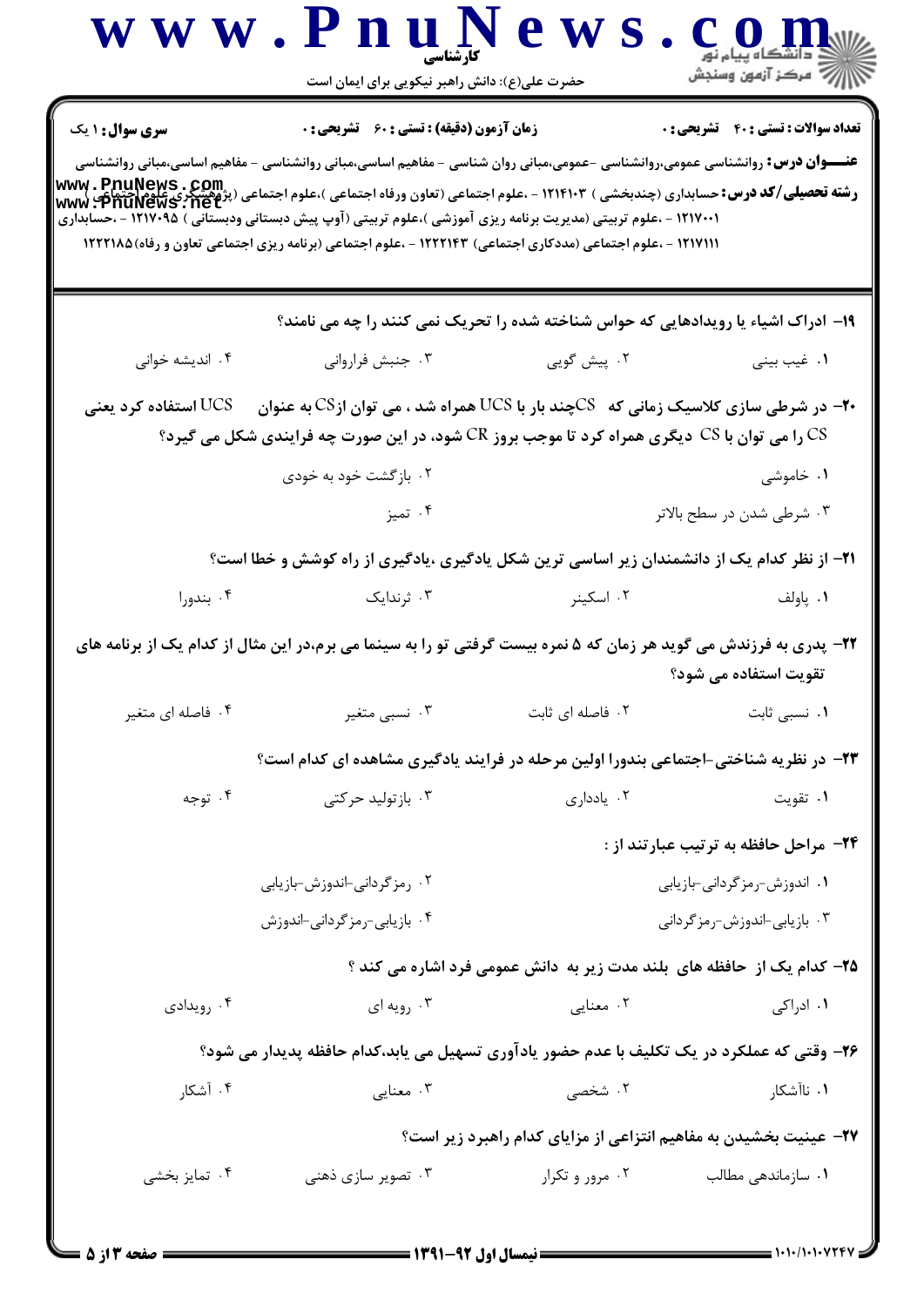|                                                                                                                                                                                                                                                                                                                                                                                                                                      | حضرت علی(ع): دانش راهبر نیکویی برای ایمان است                                                               |                                                                  | // مرکز آزمون وسنجش                                |
|--------------------------------------------------------------------------------------------------------------------------------------------------------------------------------------------------------------------------------------------------------------------------------------------------------------------------------------------------------------------------------------------------------------------------------------|-------------------------------------------------------------------------------------------------------------|------------------------------------------------------------------|----------------------------------------------------|
| <b>سری سوال :</b> ۱ یک                                                                                                                                                                                                                                                                                                                                                                                                               | <b>زمان آزمون (دقیقه) : تستی : 60 ٪ تشریحی : 0</b>                                                          |                                                                  | <b>تعداد سوالات : تستی : 40 قشریحی : 0</b>         |
| <b>عنـــوان درس:</b> روانشناسی عمومی،روانشناسی –عمومی،مبانی روان شناسی – مفاهیم اساسی،مبانی روانشناسی – مفاهیم اساسی،مبانی روانشناسی<br>- WWW . PnuNews . Com.<br>رشته تحصیلی/کد درس: حسابداری (چندبخشی ) ۱۲۱۴۱۰۳ - ،علوم اجتماعی (تعاون ورفاه اجتماعی )،علوم اجتماعی (پژوهشگری علوم[حتماع<br>WWW . PnuNews . net<br>۱۲۱۷۰۰۱ - ،علوم تربیتی (مدیریت برنامه ریزی آموزشی )،علوم تربیتی (آوپ پیش دبستانی ودبستانی ) ۱۲۱۷۰۹۵ - ،حسابداری | ۱۲۱۷۱۱۱ - ،علوم اجتماعی (مددکاری اجتماعی) ۱۲۲۲۱۴۳ - ،علوم اجتماعی (برنامه ریزی اجتماعی تعاون و رفاه)۱۲۲۲۱۸۵ |                                                                  |                                                    |
|                                                                                                                                                                                                                                                                                                                                                                                                                                      |                                                                                                             | ۲۸- چه کسی اصطلاح سایق را برای اولین بار مطرح کرد؟               |                                                    |
| ۰۴ وودورث                                                                                                                                                                                                                                                                                                                                                                                                                            | ۰۳ فروید                                                                                                    | ۰۲ مزلو                                                          | ۰۱ آدلر                                            |
|                                                                                                                                                                                                                                                                                                                                                                                                                                      | ۲۹- با توجه به قانون پرکز-دادسون زمانی که سطح برپایی نه خیلی بالا و نه خیلی پایین است را چه می گویند؟       |                                                                  |                                                    |
|                                                                                                                                                                                                                                                                                                                                                                                                                                      | ۰۲ میزان برپایی متوسط باشد.                                                                                 |                                                                  | ٠١ نوع تكليف                                       |
|                                                                                                                                                                                                                                                                                                                                                                                                                                      | ۰۴ سطح بالای برپایی                                                                                         |                                                                  | ۰۳ سطح بهینه بر پایی                               |
|                                                                                                                                                                                                                                                                                                                                                                                                                                      |                                                                                                             |                                                                  | ۳۰– از نظر مزلو عالی ترین نیاز انسان چه نیازی است؟ |
| ۰۴ خود شکوفایی                                                                                                                                                                                                                                                                                                                                                                                                                       | ۰۳ ایمنی                                                                                                    | ۰۲ نوع دوستی                                                     | ۰۱ فیزیولوژیک                                      |
|                                                                                                                                                                                                                                                                                                                                                                                                                                      | ۳۱- اگر پیامد مثبت به علت درونی نسبت داده شود،کدام یک از هیجانهای زیر تجربه می شود؟                         |                                                                  |                                                    |
| ۰۴ خشم                                                                                                                                                                                                                                                                                                                                                                                                                               | ۰۳ قدردانی                                                                                                  | ۰۲ امید                                                          | ۰۱ غرور                                            |
|                                                                                                                                                                                                                                                                                                                                                                                                                                      | ۳۲- در کدام یک از مکانیزم های دفاعی تکانه های ناهوشیار به صورت جامعه پسند بروز می یابد؟                     |                                                                  |                                                    |
| ۰۴ جابجایی                                                                                                                                                                                                                                                                                                                                                                                                                           | ۰۳ دلیل تراشی                                                                                               | ٢. والايش                                                        | ۰۱ بازگشت                                          |
|                                                                                                                                                                                                                                                                                                                                                                                                                                      | ۳۳– در کدام نظریه سازمان روانی (شخصیت) از سه مولفه من،ناهوشیار شخصی و ناهوشیار جمعی تشکیل شده است؟          |                                                                  |                                                    |
|                                                                                                                                                                                                                                                                                                                                                                                                                                      | ۰۲ روان تحلیل گری فروید                                                                                     |                                                                  | ۰۱ اسکینر                                          |
|                                                                                                                                                                                                                                                                                                                                                                                                                                      | ۰۴ تحلیلی یونگ                                                                                              |                                                                  | ۰۳ فردی آدلر                                       |
|                                                                                                                                                                                                                                                                                                                                                                                                                                      |                                                                                                             |                                                                  | ۳۴- سلیه فشار روانی ناخوشایند را چه می نامد؟       |
| ۰۴ دی استرس                                                                                                                                                                                                                                                                                                                                                                                                                          | ۰۳ يوسترس                                                                                                   | ۰۲ اضطراب                                                        | ٠١ استرس                                           |
|                                                                                                                                                                                                                                                                                                                                                                                                                                      |                                                                                                             | ۳۵- با توجه به دیدگاه لازاروس منظور از فشارزاهای روزانه ای چیست؟ |                                                    |
|                                                                                                                                                                                                                                                                                                                                                                                                                                      | ۰۲ گرفتاری های روزانه کم اهمیت                                                                              |                                                                  | ۰۱ رویدادهای پر مسوولیت                            |
|                                                                                                                                                                                                                                                                                                                                                                                                                                      | ۰۴ منابع مهم فشار روانی مثل مرگ همسر                                                                        |                                                                  | ۰۳ حوادث تلخ و پراسترس                             |